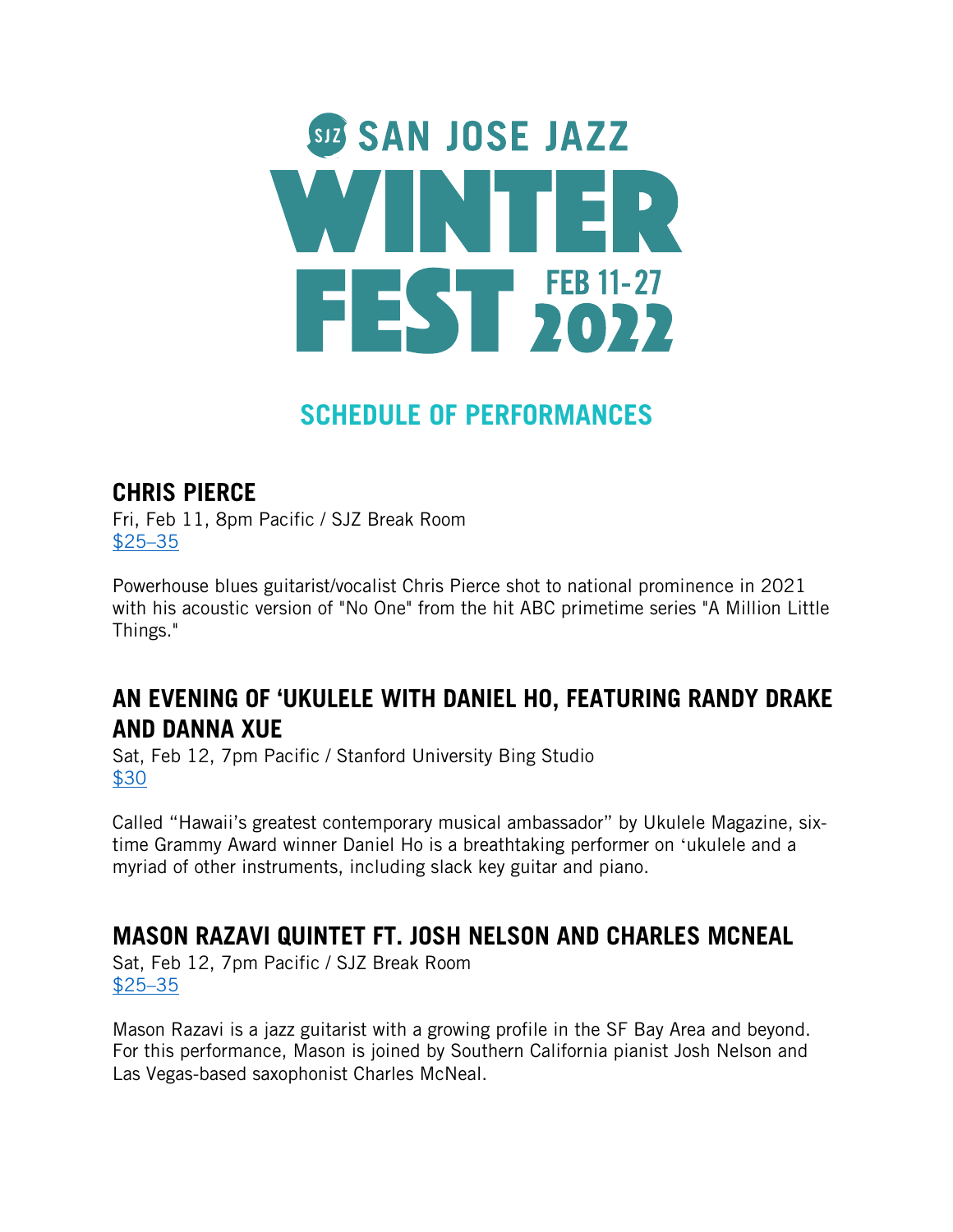#### **TIFFANY AUSTIN TRIO**

Thu, Feb 17, 7pm Pacific / Hammer4 \$25 at hammertheatre.com

Vocalist Tiffany Austin's latest album, Unbroken, has cemented her reputation as one of the fastest rising jazz stars in Northern California. If you missed her intimate performance with Rebecca Kleinmann in the SJZ Break Room in December 2021, now's your chance to catch her at Hammer 4, co-presented as part of the Hammer Theatre's Black Cab Series, curated by SJZ.

### **MADS TOLLING TRIO AND KENNY WASHINGTON**

Thu, Feb 17, 8pm Pacific / SJZ Break Room \$25–35

Two-time Grammy Award winner Mads Tolling is celebrating the American Songbook with his trio and the amazing vocalist Kenny Washington.

#### **BENNETT ROTH-NEWELL TRIO**

Fri, Feb 18, 6pm / San Jose Museum of Art Free, With Registration

Pianist, composer and MC Bennett brings his Trio to the Museum's Wendel Center, part of our ongoing 2022 collaboration with SJMA.

#### **HARRIET TUBMAN**

Fri, Feb 18, 8pm Pacific / SJZ Break Room \$25–35

Integrating sampling and other digital methods into a compelling genre-defying sound, Harriet Tubman embraces the pioneering spirit of jazz, and makes music that is a fusion of soul, rock, jazz, blues, electronic music and psychedelia.

# **JACÁM MANRICKS WITH MIKE CLARK**

Sat, Feb 19, 8pm Pacific / SJZ Break Room \$25–35

With ten albums to his credit, saxophonist Jacám Manricks has established his reputation as a composer, arranger and improviser of the highest order. For this Winter Fest set, he teams up with legendary Herbie Hancock drummer Mike Clark.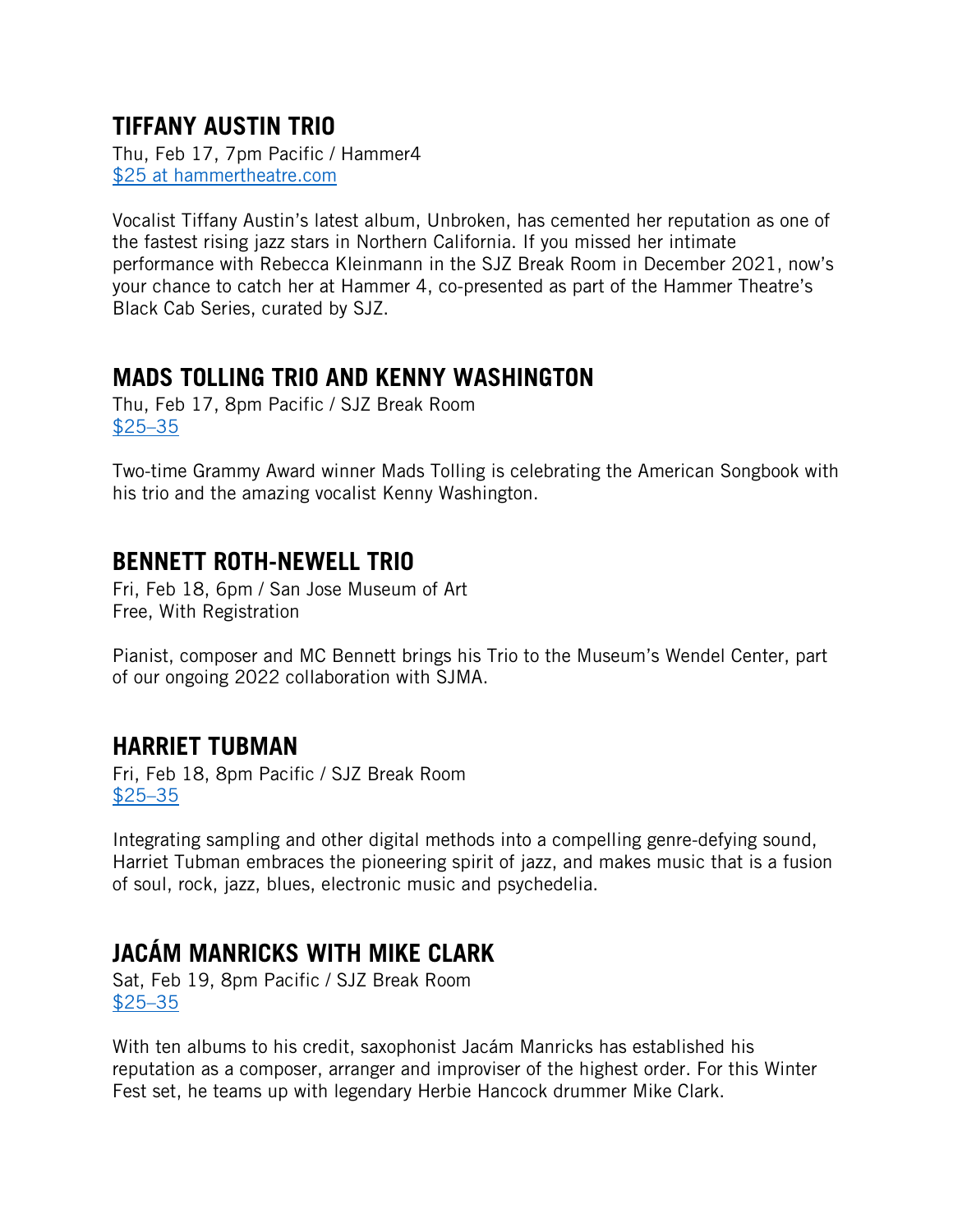#### **SASHA BERLINER**

Sun, Feb 20, 4pm Pacific / SJZ Break Room \$25–35

Called "one of modern-day jazz's most promising up-and-comers" by All About Jazz, vibraphonist Sasha Berliner has asserted herself as a creative, genre-defying composer and excellent bandleader with a sixth sense of yet-unheard possibilities.

#### **MARQUIS HILL: NEW GOSPEL REVISITED**

Sun, Feb 20, 8pm Pacific / SJZ Break Room \$25–35

Internationally renowned musician, composer and bandleader Marquis Hill has worked tirelessly to break down the barriers that divide musical genres. For Winter Fest 2022 he previews his soon-to-be-released "New Gospel Revisited" album.

#### **FIVE POINTS SESSION: WINTER FEST EDITION FT. TONY PEEBLES**

Mon, Feb 21, 8:30pm / Five Points Cocktail Bar Free Admission

Join us for this concert and jazz jam led by special guest saxophonist Tony Peebles, a founding member of the Grammy Award winning Pacific Mambo Orchestra. Bring your instrument and join in, or just cozy up to an artisanal cocktail and listen.

#### **MNDSGN WITH THE RARE PLEASURES**

Wed, Feb 23, 8pm Pacific / The Continental \$25–30

In the fall of 2018, Ringgo began building on dreams and sketches of songs that would later form new record Rare Pleasure. Rare Pleasure brings together the music that has inspired Mndsgn over the years -- R&B, soundtrack music, psychedelia and jazz -- into a rich, expansive record.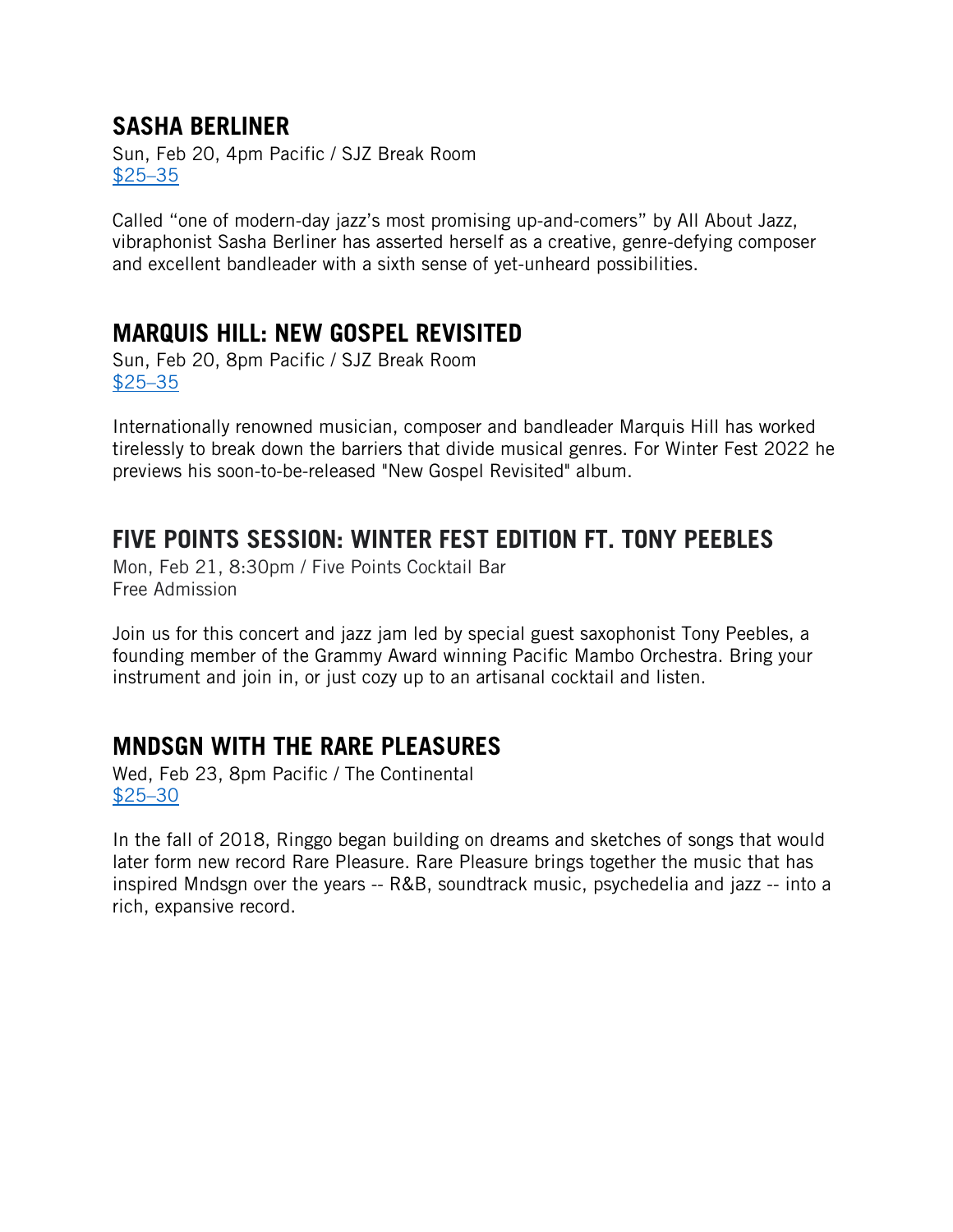#### **JOE KYE DUO**

Thu, Feb 24, 7:30pm Pacific / SJZ Break Room \$25–35

Born in Korea and raised in the Pacific Northwest, Portland-based composer, violinist, looper and vocalist Joe Kye creates "a mesmerizing symphony" (Sacramento Bee) with his lush string loops and eclectic style, blending indie-rock, jazz, classical and pop.

#### **CHRIS CAIN BAND, OPENED BY MAXX CABELLO JR.**

Fri, Feb 25, 8pm Pacific / Club Fox, Redwood City GA, \$30 advance; \$35 door

Get ready for some powerful blues as New Works Fest 2021artist Chris Cain and the hard-driving young player Maxx Cabello Jr light up the intimate Club Fox.

#### **THE COOKERS**

Fri, Feb 25, 9pm Pacific / SJZ Break Room \$30–40

This exciting all-star septet summons up an aggressive mid '60s spirit with a potent collection of expansive post-bop originals marked by all the requisite killer instincts and pyrotechnic playing expected of some of the heaviest hitters on the scene today.

# **LA SANTA CECILIA, CO-PRESENTED BY SCHOOL OF ARTS & CULTURE**

Sat, Feb 26 7pm Pacific / Mexican Heritage Plaza \$30

La Santa Cecilia draws inspiration from all over the world, utilizing Pan-American rhythms including cumbia, bossa-nova, rumba, bolero, tango, jazz and klezmer music.

# **SJZ COLLECTIVE PLAYS WAYNE SHORTER**

Sat, Feb 26, 8pm Pacific / SJZ Break Room \$20–30

The SJZ Collective returns to Winter Fest to premiere their latest project: works from the legendary Wayne Shorter. This ever-evolving group of master players has performed internationally during a 2018 tour of Taiwan and all over the country–including at SJZ's Summer Fest.